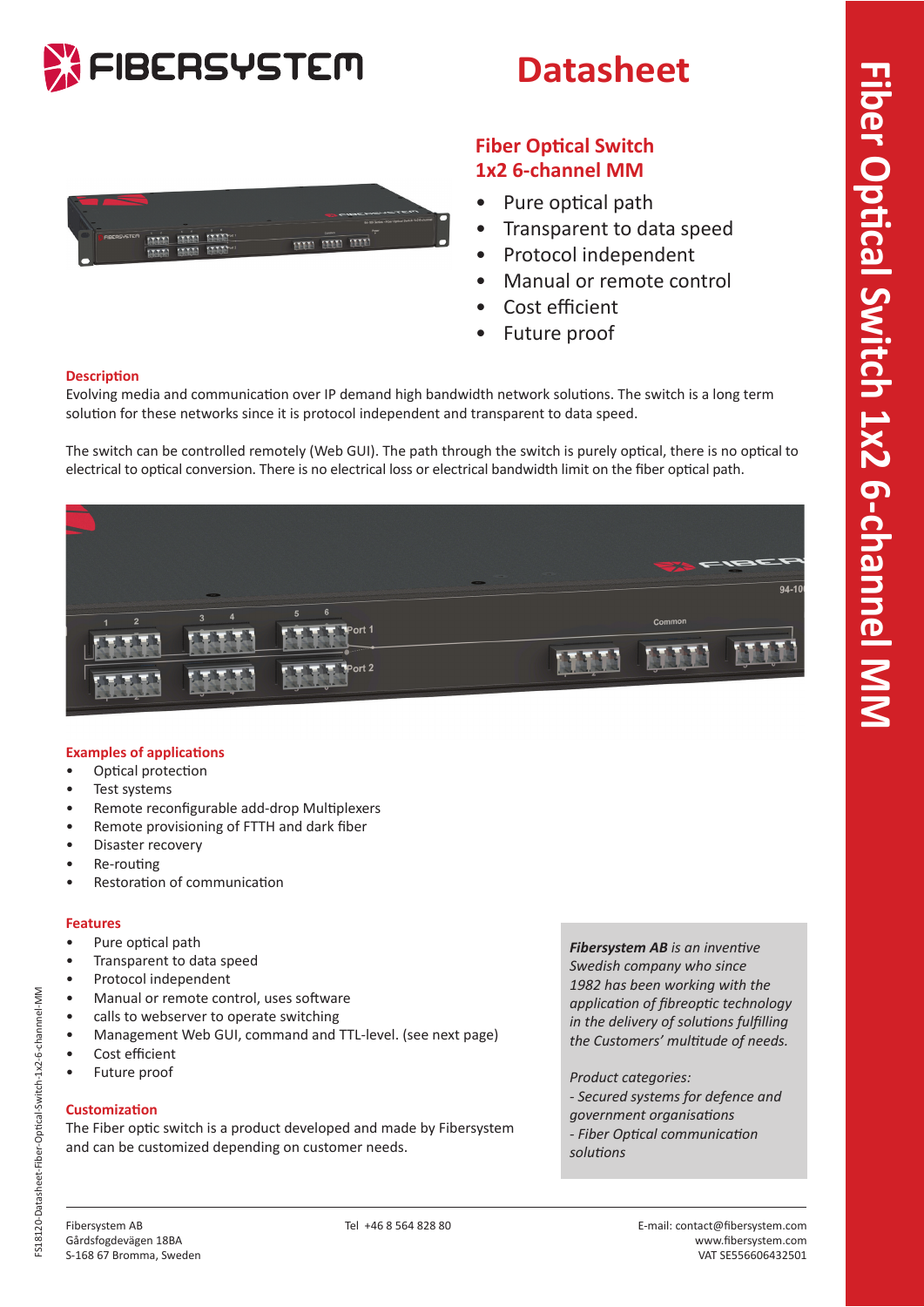

## **Web GUI**

- 1. Admin Login
	- 2. Management Options
- 3. System Info 4. Network Config
- 5. Change Password 6. Custom User Field
- 7. System Update
- 8. Port Select